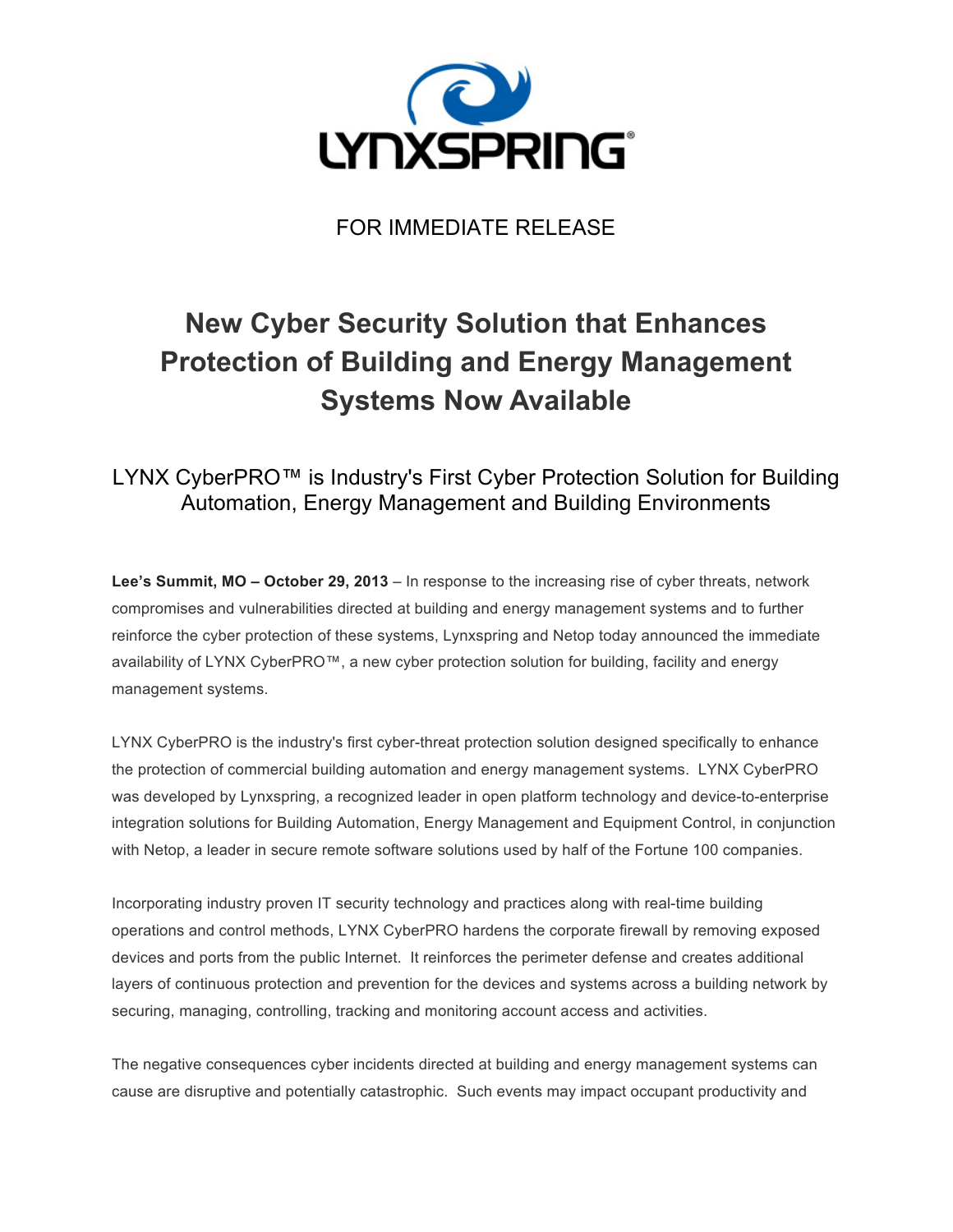personal safety, disrupt critical processes, and shut down business operations entirely. The social implications can be as equally devastating with negative publicity and loss of customer confidence while the financial ramifications may be compounded with lawsuits and equipment replacement and repair. LYNX CyberPRO is non-disruptive, simple to install and operate and does not require any changes or enhancements to existing networks. The solution supports leading building automation protocols using TCP/IP networks, open and legacy systems and can be accessed anywhere without exposing building system devices to the public Internet on a full-time basis. LYNX CyberPRO also ensures rapid and reliable remote connectivity while simultaneously reducing attack surfaces. LYNX CyberPRO is scalable and can be deployed within existing buildings or new construction in single- and multi-facility environments.

"LYNX CyberPRO is an innovative security solution designed to address the increasing number of cyber threats facing the building automation and energy management industry." said, Kurt Bager, CEO, Netop. "In combination with an easy-to-install hardware component, the service eliminates the ability for potential hackers to discover a company's building automation system while providing reliable and secure remote access to devices and applications for authorized personnel and external vendors."

For building owners and facility management, LYNX CyberPRO promotes in-depth defense from the enterprise level to the device level. It creates an additional layer of security for building automation and energy management systems without compromising the ability to access them. LYNX CyberPRO also creates trusted-user access to these systems with multifactor authentication and allows authorized users including third-party contractor's secure remote access to approved devices with auditable access logs.

For IT managers, LYNX CyberPRO provides for a secure connection through high encryption and authentication via distinct checkpoints. It reduces the number of devices exposed to the public Internet, creates secure remote access without firewall exceptions or special configurations and restricts device connectivity to authorized devices on the network.

For system integrators and service provider, LYNX CyberPRO supports both existing buildings and new construction-single or multi-facilities and creates an additional layer of security for building and energy systems without compromising the ability to access them. It also makes it easier to detect and prevent security incidents.

"Cyber related issues are continuing to play a growing role within building and energy management systems. They are not immune to attacks. All it takes is a single breach to cause a serious issue." states Terry Swop, President and CEO of Lynxspring. "LYNX CyberPRO combines a solid foundation of proven

- 2 -